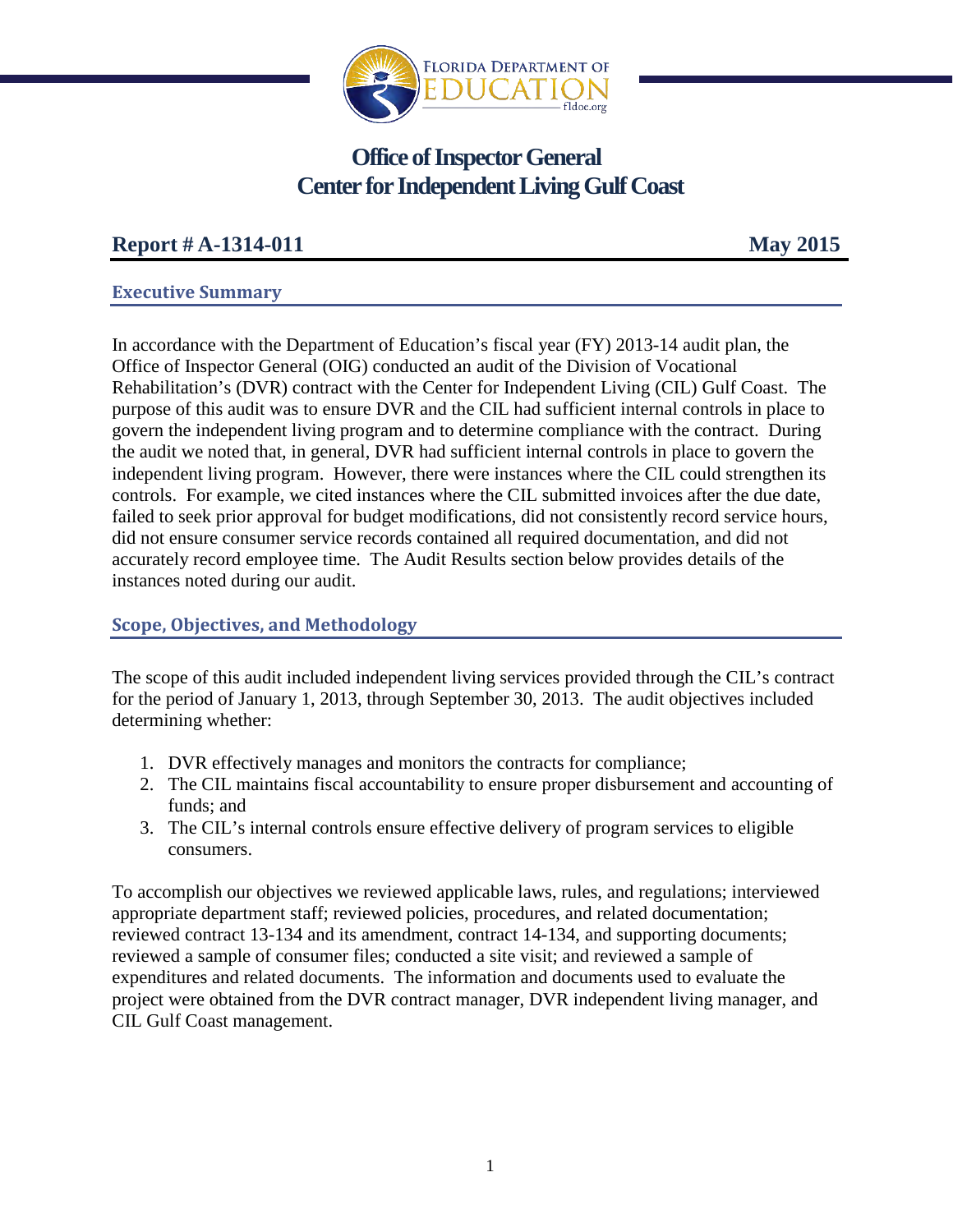## **Background**

The CILs are nonprofit federally mandated agencies that are designed and operated within a local community by individuals with disabilities. Each CIL receives federal and state funding to promote the four core independent living services, which include providing information and referrals, peer counseling, personal and systems advocacy, and independent living skills training. Currently, there are 16 Independent Living Centers in the state of Florida. CIL staff, boards, and consumers work together to remove barriers and prejudices in society so that all individuals can live, work, and enjoy all that their community has to offer.

The Center for Independent Living Gulf Coast was founded in 1992 with a focus on providing core services to consumers with disabilities. Their mission is to help persons with disabilities achieve independence and self-determination. They offer services that assist persons with disabilities to acquire skills, housing, transportation, employment, and physical access to facilities. The CIL Gulf Coast serves Charlotte, Collier, Glades, Hendry, and Lee counties.

On July 1, 2012, the state entered into a contract with CIL Gulf Coast to provide funding for the provision, improvement, and expansion of independent living services, including the four independent living core services for individuals with significant disabilities. The cost reimbursement contract (13-134) totaled \$245,840, with one amendment that increased the total funding to \$308,908. On July 1, 2013, the state entered into a fixed fee contract (14-134) with CIL Gulf Coast for the period of July 1, 2013, through June 30, 2016, in the amount of \$296,409.

#### **Audit Results**

Finding 1: Invoices were not submitted timely

Section IV.B of the contracts states, "No later than 30 days after the close of monthly business the Center shall submit to the Contract Manager the following documents in sufficient detail for proper pre-audit and post-audit thereof as evidence of deliverable completion." The required documents include a complete monthly performance report for the CIL program, a properly completed invoice with supporting documentation, independent living service hours provided for the month, and budget reconciliations for the year-to-date period.

During 5 of the 9 months reviewed (56%), the CIL submitted the required invoices and supporting documentation to DVR more than 30 days after the close of the monthly business. Each of the 5 months occurred during the cost reimbursement contract 13-134. The invoices ranged from 9 to 32 days late.

The untimely submission of monthly invoices and supporting documentation hinders the contract manager's ability to verify deliverable completion. The untimely submission of invoices could also affect the CIL's timely receipt of payments needed for effective operation of the CIL.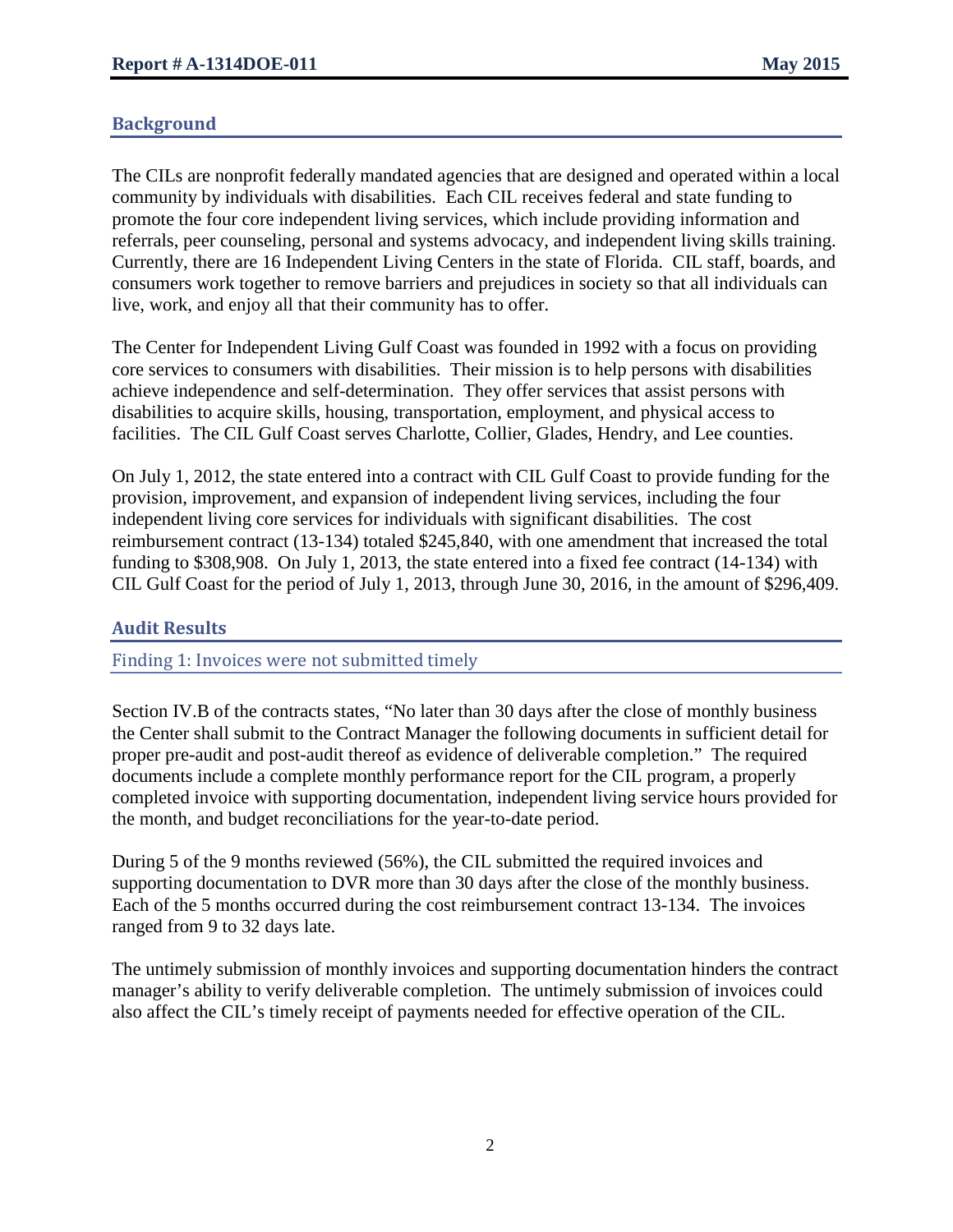#### *Recommendation*

We recommend the CIL improve its procedures in order to ensure timely submission of invoices and supporting documentation. We also recommend DVR monitor the CIL to ensure submission of invoices and supporting documentation in accordance with contract terms.

#### *DVR Management Response*

Concur. Changes will be implemented as recommended.

#### *CIL Gulf Coast Response*

The CIL Gulf Coast had staffing turnover in accounting at that time which delayed submission of invoices. All of our invoices are now being submitted on time. A COO/CFO was hired and an accounts associate is managing the state invoices.

Finding 2: CIL expenditures did not conform with the approved contract and budget

Attachment C of contract 13-134 states, "Modifications to the approved line item budget not affecting the total agreement amount may be made only after they have been reduced to writing and written approval by the Vocational Rehabilitation contract manager has been given in advance."

The CIL added three positions to the personnel expense category that were not included in the approved budget. Those positions include the Chief Operating Officer, IL Director, and Special Projects.

The SSA's budget for personnel and expenses amounted to \$144,938.63 and \$ 42,266.37 respectively, for a total budget amount of \$187,205.00. The SSA personnel expenditures totaled \$12,529.89 under budget and the expense category totaled \$6,136.25 over budget. These two differences offset each other, leaving a balance of \$6,393.64 for SSA expenses.

|           | <b>Budgeted Amount</b> | <b>Reimbursed</b> | <b>Difference</b> |
|-----------|------------------------|-------------------|-------------------|
| Personnel | \$144,938.63           | \$132,408.74      | \$12,529.89       |
| Expenses  | \$42,266.37            | \$48,402.62       | $(\$6,136.25)$    |
| Total     | \$187,205.00           | \$180,811.36      | \$6,393.64        |

|  | Contract 13-134: SSA |
|--|----------------------|
|--|----------------------|

The Part B budget for personnel and expenses amounted to \$34,547.69 and \$10,147.31 respectively, for a total budget amount of \$44,695.00. The Part B personnel expenditures totaled \$689.22 over budget and the expense category totaled \$689.64 under budget. These two differences offset each other, leaving a \$.42 balance for Part B expenses.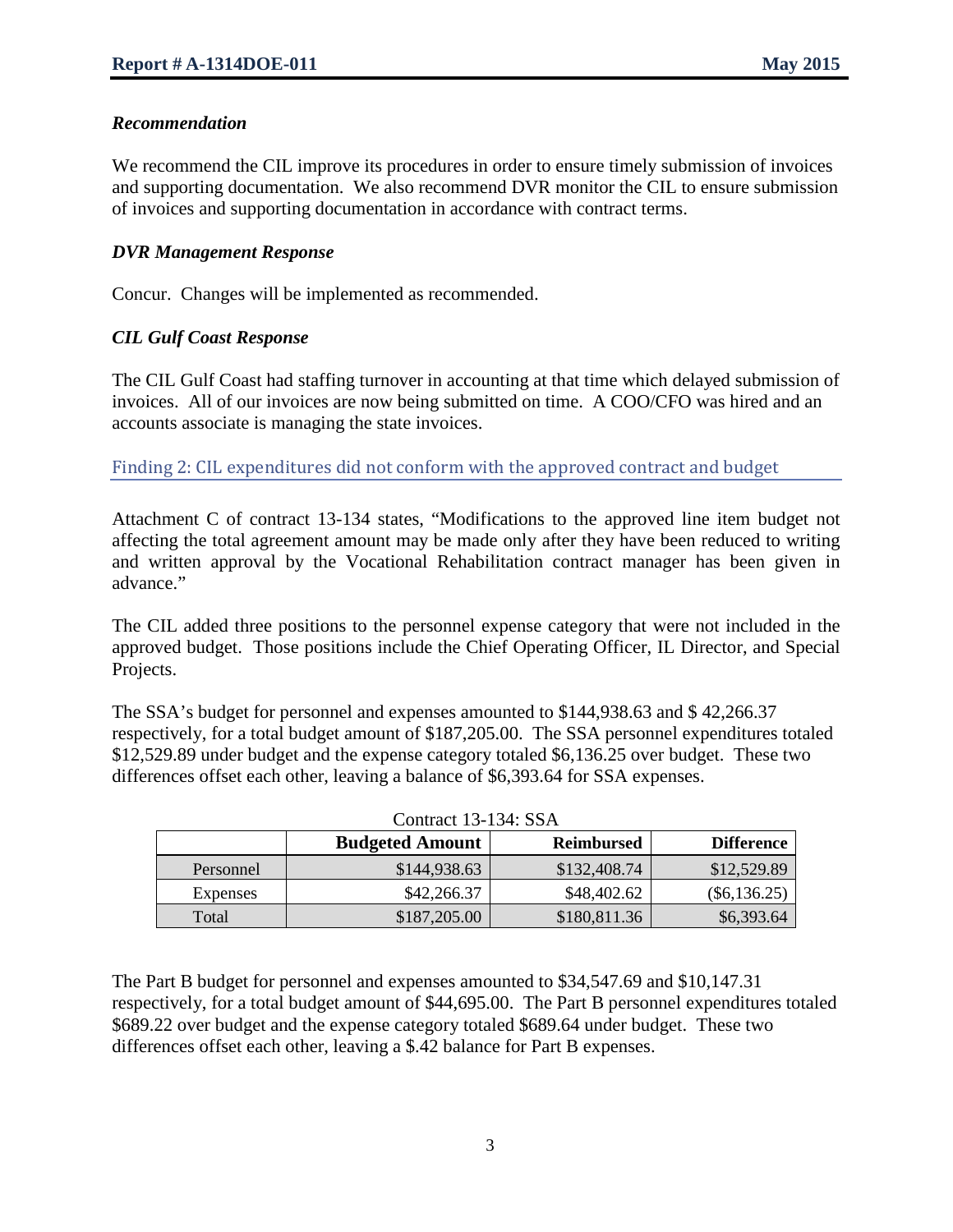|           | <b>Budgeted Amount</b> | <b>Reimbursed</b> | <b>Difference</b> |
|-----------|------------------------|-------------------|-------------------|
| Personnel | \$34,547.69            | \$35,236.91       | $(\$689.22)$      |
| Expenses  | \$10,147.31            | \$9,457.67        | \$689.64          |
| Total     | \$44,695.00            | \$44,694.58       | \$0.42            |

 $\alpha$   $(13.134)$  Part B

The General Revenue budget for personnel and expenses amounted to \$60,346.60 and \$16,661.40 respectively, for a total budget amount of \$77,008.00. The General Revenue personnel expenditures totaled \$1,462.89 over budget and the expense category totaled \$1,462.91 under budget. These two differences offset each other, leaving a \$.02 balance for General Revenue expenses.

| Common to to a communication |                        |                   |                   |  |  |
|------------------------------|------------------------|-------------------|-------------------|--|--|
|                              | <b>Budgeted Amount</b> | <b>Reimbursed</b> | <b>Difference</b> |  |  |
| Personnel                    | \$60,346.60            | \$61,809.49       | (\$1,462.89)      |  |  |
| Expenses                     | \$16,661.40            | \$15,198.49       | \$1,462.91        |  |  |
| Total                        | \$77,008.00            | \$77,007.98       | \$0.02            |  |  |

The line item budget modifications did not affect the total agreement amount, but the DVR contract manager did not approve the modifications in advance as required by the contract. Per the contract manager, the CIL did not submit any budget revision requests to DVR during the contract period.

Modification of the line item budget without prior written approval can result in the CIL receiving reimbursement for payroll or expenses not related to the contract. This can also lead to consumers not receiving services as specified in the contract.

#### *Recommendation*

We recommend the CIL enhance its procedures to ensure expenses reimbursed through DVR's contract are allowable and the CIL receives written approval from the DVR contract manager prior to making modifications to the contract budget. We recommend DVR include a review of expenditures in its monitoring activities and more closely review invoices to ensure expenditures are appropriate and align with the approved budget.

#### *DVR Management Response*

Concur. Changes will be implemented as recommended.

#### *CIL Gulf Coast Response*

CIL Gulf Coast contract 13-128 was amended and approved by the Commissioner of Education on March 26, 2013, and the DVR quarterly budget reconciliation form allows for a 10% variance, "contractor must provide with the quarterly report a brief explanation of variances on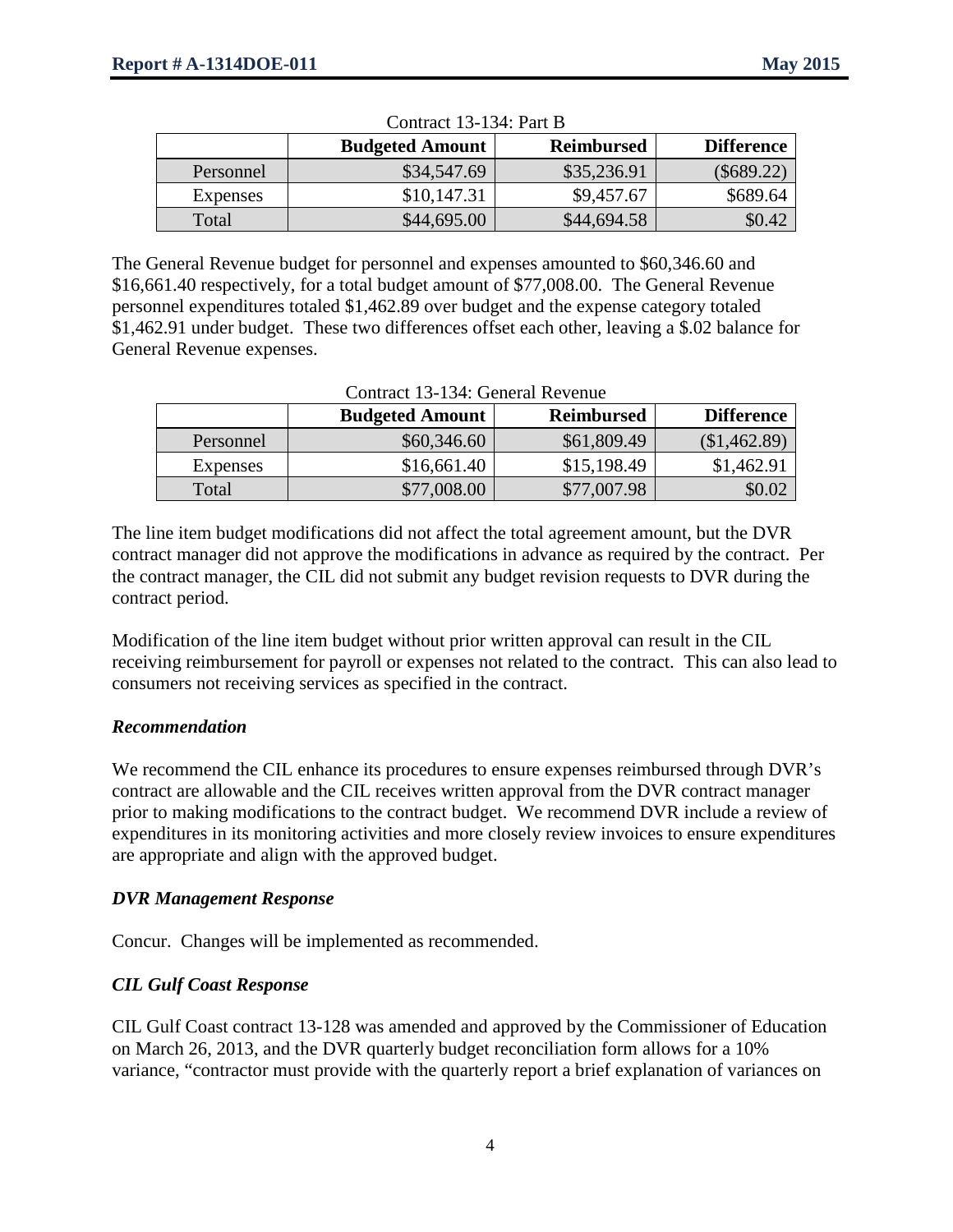any line item that is 10 percent or greater." However, we will continue to strengthen our contract management and compliance.

Finding 3: Service hours were inconsistently recorded

Section IV.C of contract 13-134 and section IV.D of contract 14-134 state, "The Center shall maintain documentation (electronic or hard copy) to track and record all service hours provided under this Agreement. Documentation will at a minimum identify the staff providing the service, the date of service, the hours of service, the consumers receiving the service, and all service provided to the consumer during the hours of service."

The service hour documents provided by the CIL included the consumer's name, staff name, service provided, date of service, and the service hours broken down by fund. Comparison of this documentation to the submitted monthly performance reports revealed discrepancies for August 2013, one of the two months sampled. The August 2013 monthly performance report reflected 605 total monthly hours, while the supporting documentation reflected 960.5 service hours and 57 community activity hours for a total of 1017.5 hours.

We additionally found that 16 of the 882.3 (2%) service hours documented for April 2013, and 30 of the 960.5 (3%) service hours documented for August 2013 were duplicated. The duplicate hours were due to two staff members documenting the same service for a consumer. Additionally, three consumers were reported to have received service hours exceeding 8 hours in a day during April.

During the course of the audit, the CIL denied OIG personnel access to the CIL Management Suite, citing confidentially concerns. A member of the CIL management team generated the service hour documentation for review, but could not explain the discrepancies between the report provided during our audit and the monthly report submitted with the invoices. Due to the inability to access the CIL's system, the OIG could not reconcile the differences between the submitted monthly performance reports and the supporting documentation.

We were able to confirm that the CIL met the minimum required service hours for each contract; however, these identified discrepancies indicate that the CIL is not accurately reporting services hours. This hinders DVR's ability to confirm that deliverables are being provided in accordance with contract terms.

#### *Recommendation*

We recommend the CIL develop policies and procedures to ensure service hours are recorded accurately and the supporting documentation agrees with the monthly performance report. We also recommend DVR include the review of service hour documentation in its monitoring efforts.

#### *DVR Management Response*

Concur. Changes will be implemented as recommended.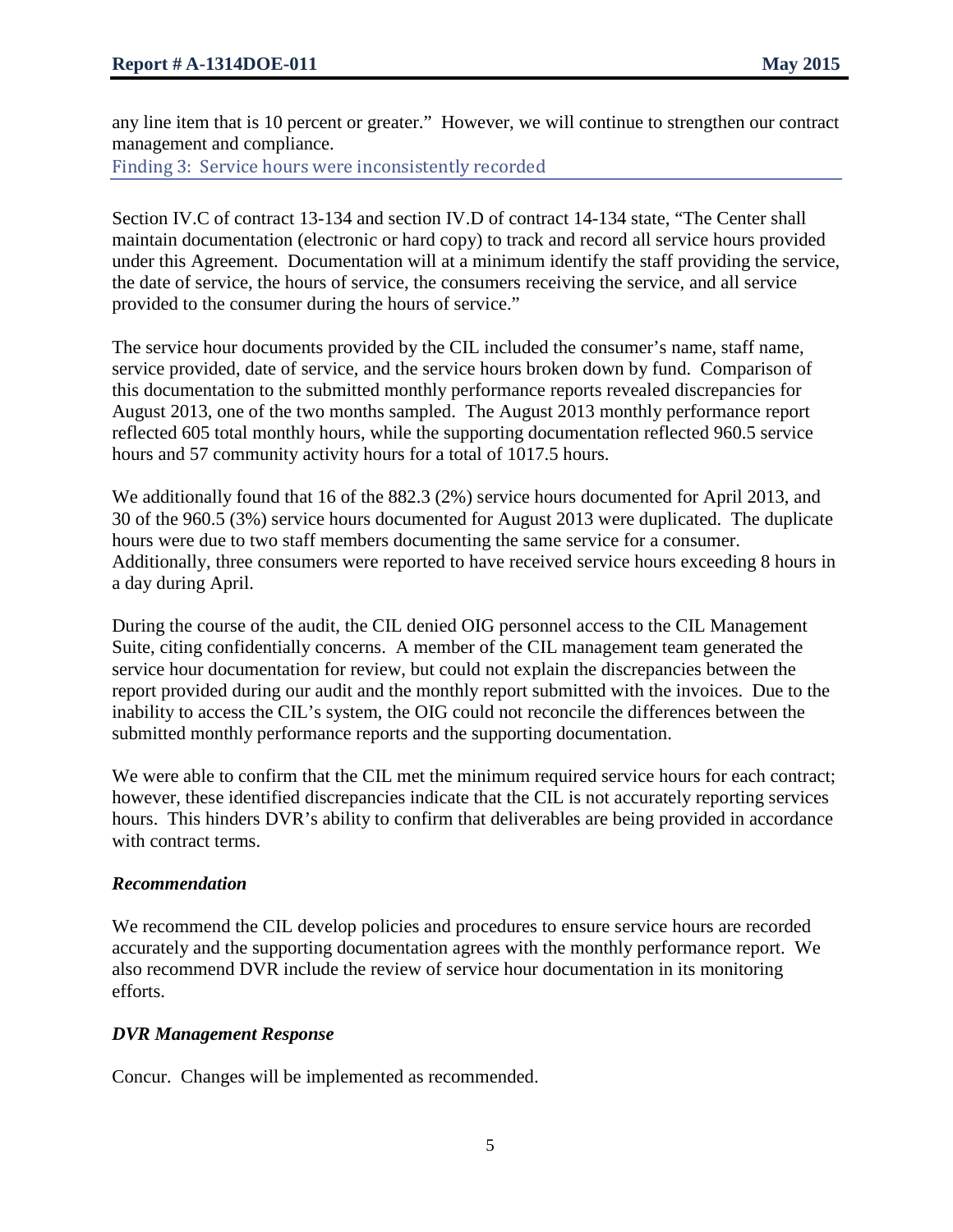#### *CIL Gulf Coast Response*

The CIL Gulf Coast provided more than two times the contracted consumer service hours. More hours were documented by staff after the monthly report was generated which caused a count discrepancy. However, we will develop policies and procedures for service hour documentation, and a cutoff date for entering service hours. It is our understanding as well as other CILs that in some instances duplication of service hours is permitted.

#### Finding 4: Consumer Service Records (CSR) were missing required documentation

Code of Federal Regulations (CFR) 364.53 (c) states "For each applicant for IL services (other than information and referral) and for each individual receiving IL services (other than information and referral), the service provider shall maintain a consumer service record that includes—

(a) Documentation concerning eligibility or ineligibility for services;

(b) The services requested by the consumer;

(c) Either the IL plan developed with the consumer or a waiver signed by the consumer stating that an IL plan is unnecessary;

- (d) The services actually provided to the consumer; and
- (e) The IL goals or objectives—
- (1) Established with the consumer, whether or not in the consumer's IL
- plan; and

(2) Achieved by the consumer.

(f) A consumer service record may be maintained either electronically or in written form, except that the IL plan and waiver must be in writing."

We conducted a site visit to the CIL Gulf Coast on December 11, 2013. We randomly selected 20 CSRs for review. The CIL maintains hard copy consumer service records, though some service records may be documented electronically in the CIL Management Suite. Through our review of CSRs, we noted the CIL did not sufficiently document whether set goals were achieved for two (10%) of the 20 consumers.

CFR 364.51 (a) states "(1) Before or at the same time as an applicant for IL services may begin receiving IL services funded under this part, the service provider shall determine the applicant's eligibility and maintain documentation that the applicant has met0 the basic requirements specified in §364.40. (2) The documentation must be dated and signed by an appropriate staff member of the service provider."

One of the 20 CSRs reviewed (5%) contained an eligibility determination form not dated by the consumer.

CFR 364.52 (b) states "(1) Development of an individual's IL plan must be initiated after documentation of eligibility under § 364.51(a) and must indicate the goals or objectives established, the services to be provided, and the anticipated duration of the service program and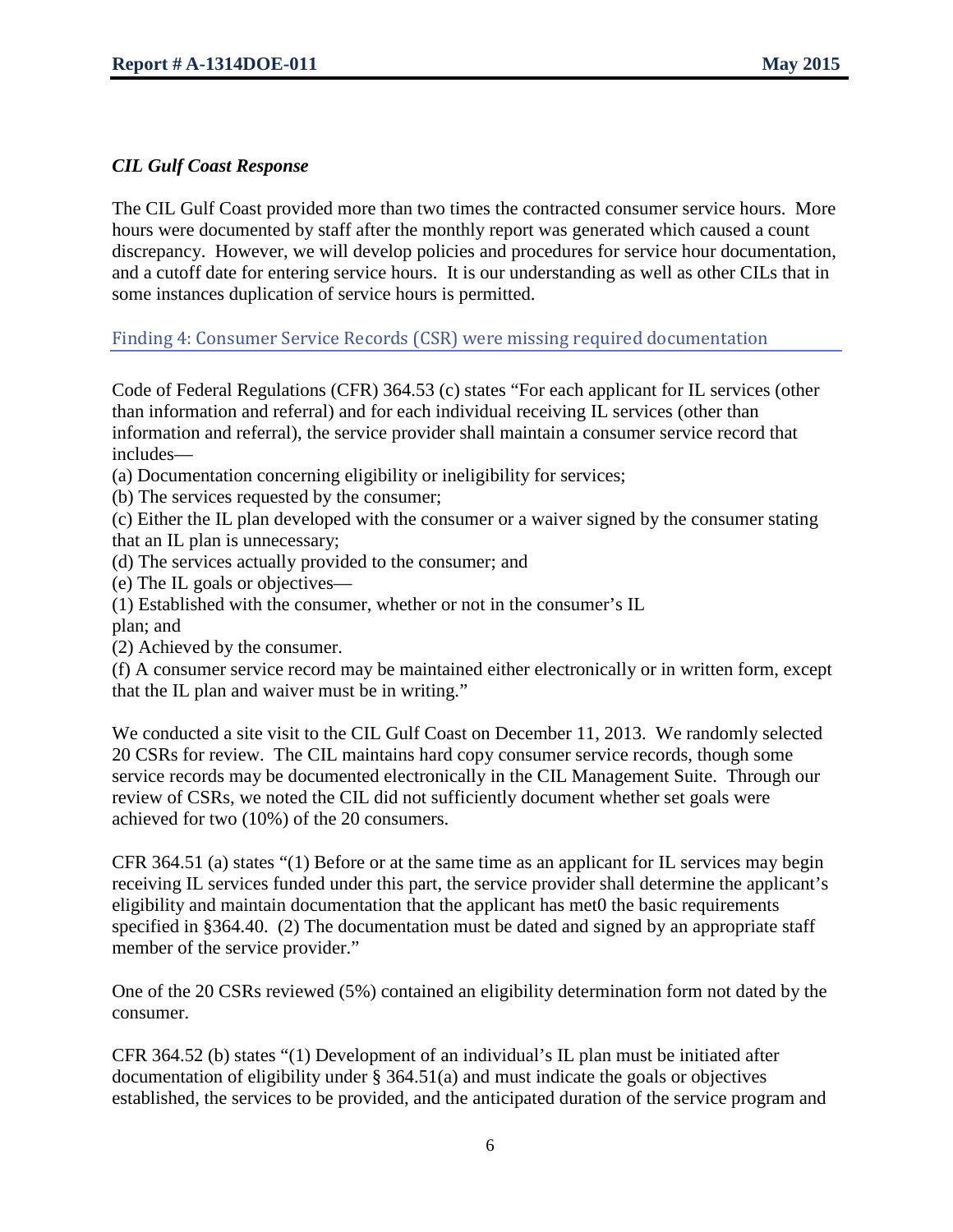each component service. (2) The IL plan must be developed jointly and signed by the appropriate staff member of the service provider and the individual with a significant disability or, if consistent with State law and the individual chooses, the individual's guardian, parent, or other legally authorized advocate or representative."

One of the 20 (5%) CSRs did not contain a properly documented IL plan. The IL plan did not contain a staff signature.

CFR 364.52 (c) states "(1) The IL plan must be reviewed as often as necessary but at least on an annual basis to determine whether services should be continued, modified, or discontinued, or whether the individual should be referred to a program of VR services under 34 CFR part 361 or to any other program of assistance."

The IL plans for six of the CSRs were eligible for an annual review. There was no documented annual review for any of them at the time of our site visit. Four of the six (67%) contained a documented annual review conducted after the site visit, but they were not completed within a year of the consumer entering the program. The annual reviews occurred from 17 to 26 months after entry into the program.

The lack of required documentation makes it difficult for the CILs to ensure services are provided to eligible consumers and that the CIL consumers actively participate in the determination of their independent living services and goals. It also hinders DVR's ability to confirm the CIL is providing appropriate services to its consumers.

#### *Recommendation*

We recommend the CIL enhance its procedures to ensure all required documents are maintained in the CSRs and IL plans are reviewed at least annually. We also recommend DVR include the review of CSRs in its monitoring activities.

#### *DVR Management Response*

Concur. Changes will be implemented as recommended.

## *CIL Gulf Coast Response*

The CIL Gulf Coast will enhance its procedures to ensure all required documents are maintained and that annual reviews are completed. A consumer service record checklist form will be developed for all files and signed off by supervisors for compliance. Random file checks will also be performed to review annual reviews.

#### Finding 5: Employee time was not accurately recorded

Attachment C of contract 13-134 outlines the minimum documentation the CIL must submit with the monthly invoice for the DVR contract manager to review and approve prior to reimbursement. The documentation includes "Payroll Register to include names, check number,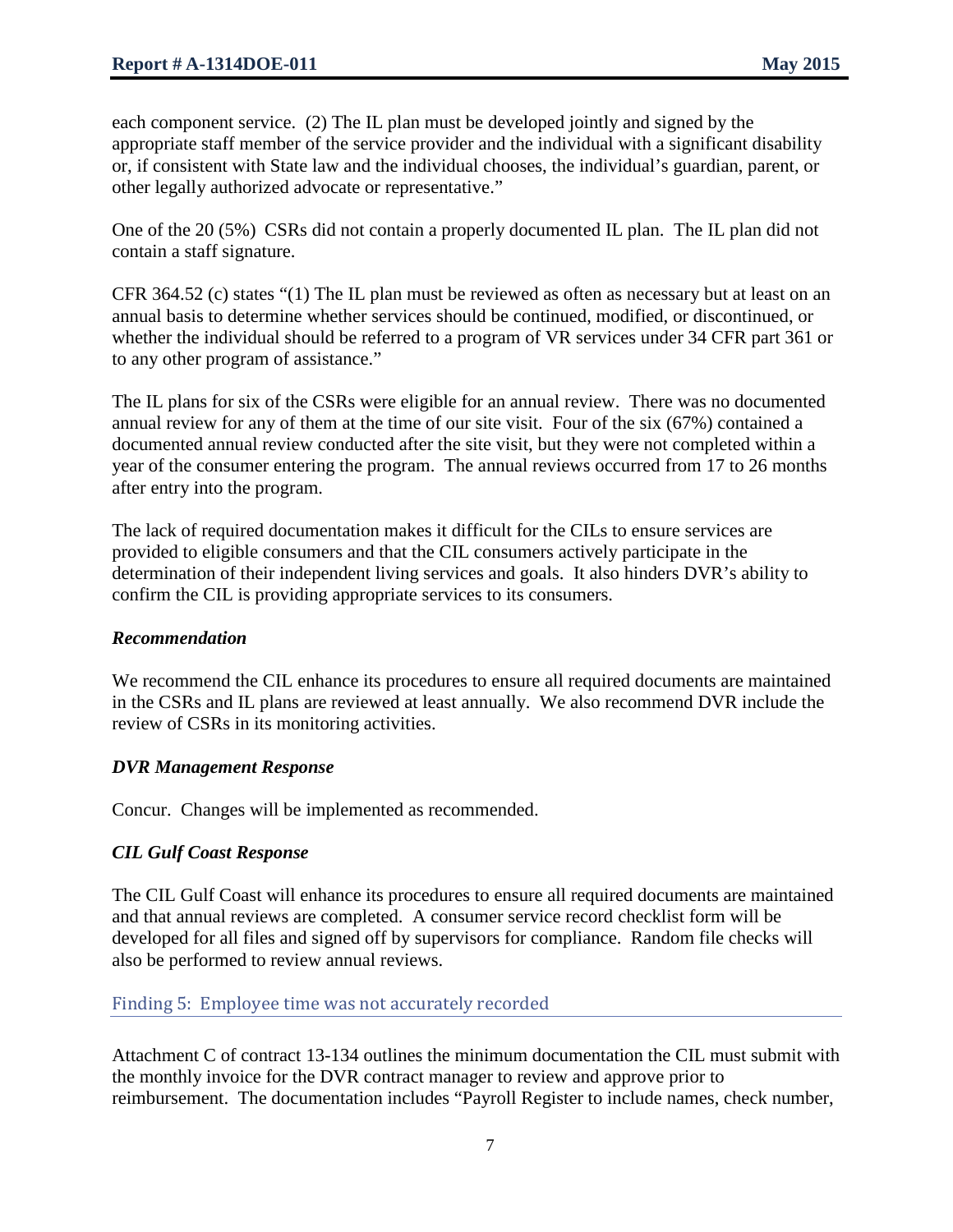amount of payment, date of payment, work period, number of hours worked or time spent on programs by these employees." Contract 14-134 does not require submission of the payroll register with the invoices.

Our comparison of the timesheets and payroll registers for the month of April 2013 revealed some discrepancies. There were eight employee timesheets for each of the two biweekly periods reviewed (March 30, 2013- April 12, 2013 and April 13, 2013-April 26, 2013). During the first biweekly period, we found the hours worked for one of the eight employees (13%) were reflected incorrectly in the payroll register. The sick leave was added to the actual hours worked when recorded in the register, reflecting a higher total on the payroll register than on the timesheet. There were also some inconsistencies in identifying two of the employees as salaried or regular hourly staff.

Section 8.m. of Attachment B to the Office of Management and Budget (OMB) Circular A-122 requires salary costs to be allocated across funding sources/programs based on the relative benefits received and specifies certain time and effort documentation requirements.

Our review of salaries and related expenditures charged in the April invoice for 8 CIL employees showed that all 16 biweekly timesheets lacked the documentation of the actual hours worked on various funding sources or programs. Although timesheets allowed for the recording of time based on funding sources or programs, this functionality was not used; rather, manual journal entries were made within the accounting system to reclassify a portion of salary expenditures. This limits the CIL's ability to demonstrate that allocations of salaries and related expenditures were reasonable and necessary for the performance of the contract. The lack of documentation on staff timesheets hinders the DVR contract manager's ability to verify funds are allocated correctly and to ensure contract funds are not being utilized for non-related projects.

#### *Recommendation*

We recommend the CIL develop policies and procedures to ensure timesheets are completed in accordance with the federal regulations and salary allocations are based on a determination of the actual hours worked and commensurate with the applicable benefits received by each funding source. Additionally, we recommend DVR include the review of timesheets and payroll registers in their monitoring activities.

#### *DVR Management Response*

Concur. Changes will be implemented as recommended.

#### *CIL Gulf Coast Response*

Timesheets now have grant time allocations and staff are using and documenting appropriate time allocations. Preparation of timesheet policies and procedures will be amended and updated.